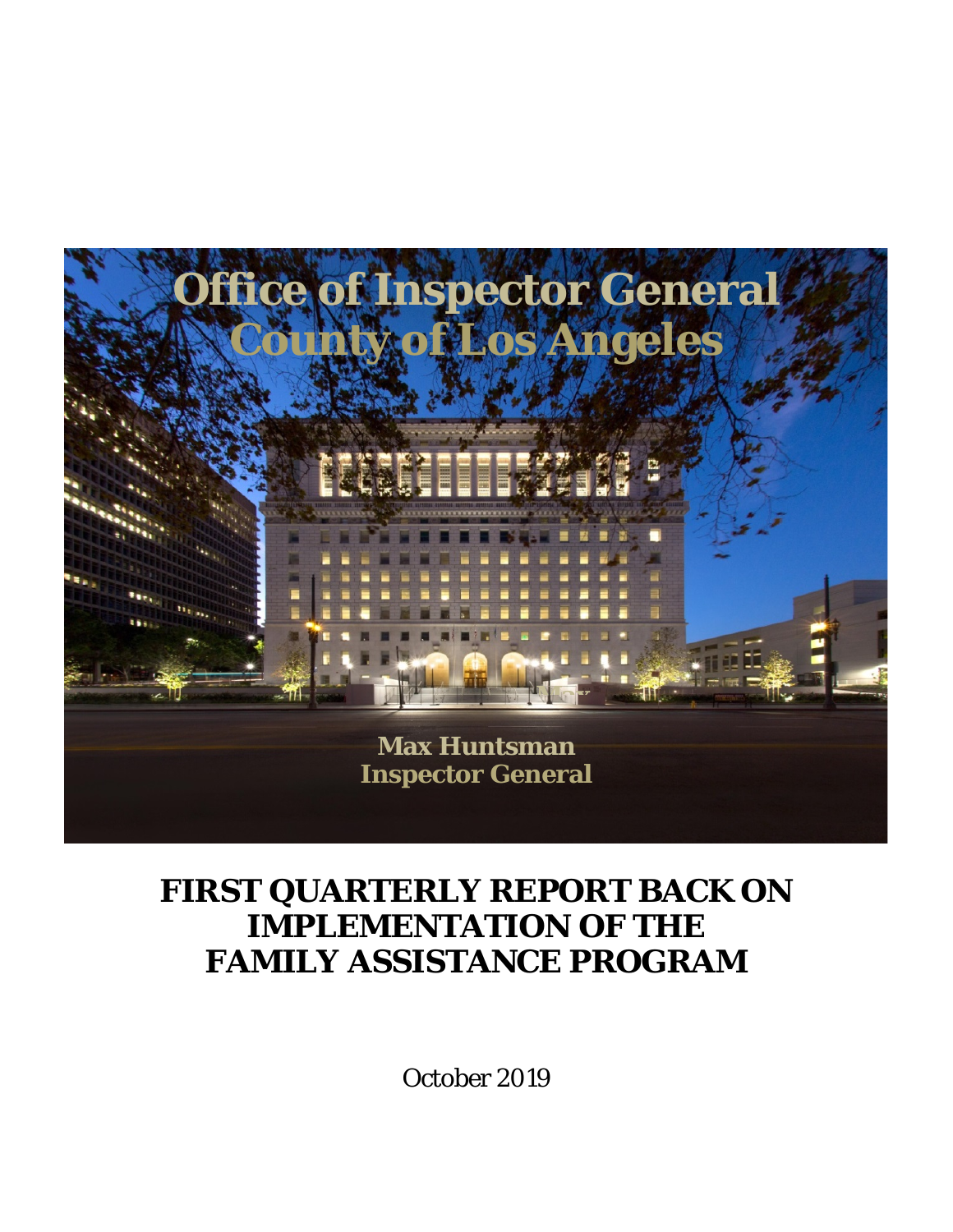## **Introduction**

In 2016, the Sheriff Civilian Oversight Commission (COC) began exploring how Los Angeles County communicates with a family following the death of an individual in custody or following a fatal use of force by law enforcement. The COC formed the Family Assistance and Communication Ad Hoc Committee, which researched effective models for post-incident communication and family assistance. In the fall of 2018, The COC issued a report to the Los Angeles County Board of Supervisors (Board) and offered seven recommendations to improve communication with grieving families and offer County-provided services, including funeral or burial stipends.<sup>[1](#page-1-0)</sup>

On October 9, 2018, the Board of Supervisors directed the Chief Executive Officer (CEO) to report back to the Board regarding an implementation plan for the Family Assistance Program, including establishing any necessary County infrastructure, staffing, trainings, protocols and services, and if relevant, identifying necessary costs and funding sources. The motion asked the CEO to consult with the COC, the Los Angeles County Sheriff's Department (LASD), the Department of Mental Health (DMH), the Office of Inspector General (OIG), County Counsel, the Medical Examiner-Coroner (ME-C), and any other relevant Los Angeles County (County) departments or stakeholders.

The CEO reported back to the Board on June 19, 2019, with *Supporting Families Impacted by the Sheriff's Department* (Item No. 9, Agenda of October 9, 2018), providing the Board with a proposal and framework for the Family Assistance Program model that improves existing next of kin notification processes and establishes a multi-disciplinary team that provides support, basic resources, and more transparent communication to families of the deceased.<sup>[2](#page-1-1)</sup>

On July 9, 2019, the Board established a groundbreaking Family Assistance Program that ensures trauma-informed communication and support for families who lose a relative following a use of force by an LASD employee or while in LASD custody. The Board instructed OIG to report back quarterly in the first year and semi-annually thereafter, on Family Assistance Program implementation, including

l

<span id="page-1-0"></span> $1$  The report and the recommendations can be found at [http://file.lacounty.gov/SDSInter/bos/commissionpublications/report/1044945\\_FamilyAssistanceandCommunicati](http://file.lacounty.gov/SDSInter/bos/commissionpublications/report/1044945_FamilyAssistanceandCommunicationRecommendations-9-27-2018.pdf) [onRecommendations-9-27-2018.pdf.](http://file.lacounty.gov/SDSInter/bos/commissionpublications/report/1044945_FamilyAssistanceandCommunicationRecommendations-9-27-2018.pdf)

<span id="page-1-1"></span><sup>&</sup>lt;sup>2</sup> This report back may be found at [http://file.lacounty.gov/SDSInter/bos/supdocs/137710.pdf.](http://file.lacounty.gov/SDSInter/bos/supdocs/137710.pdf)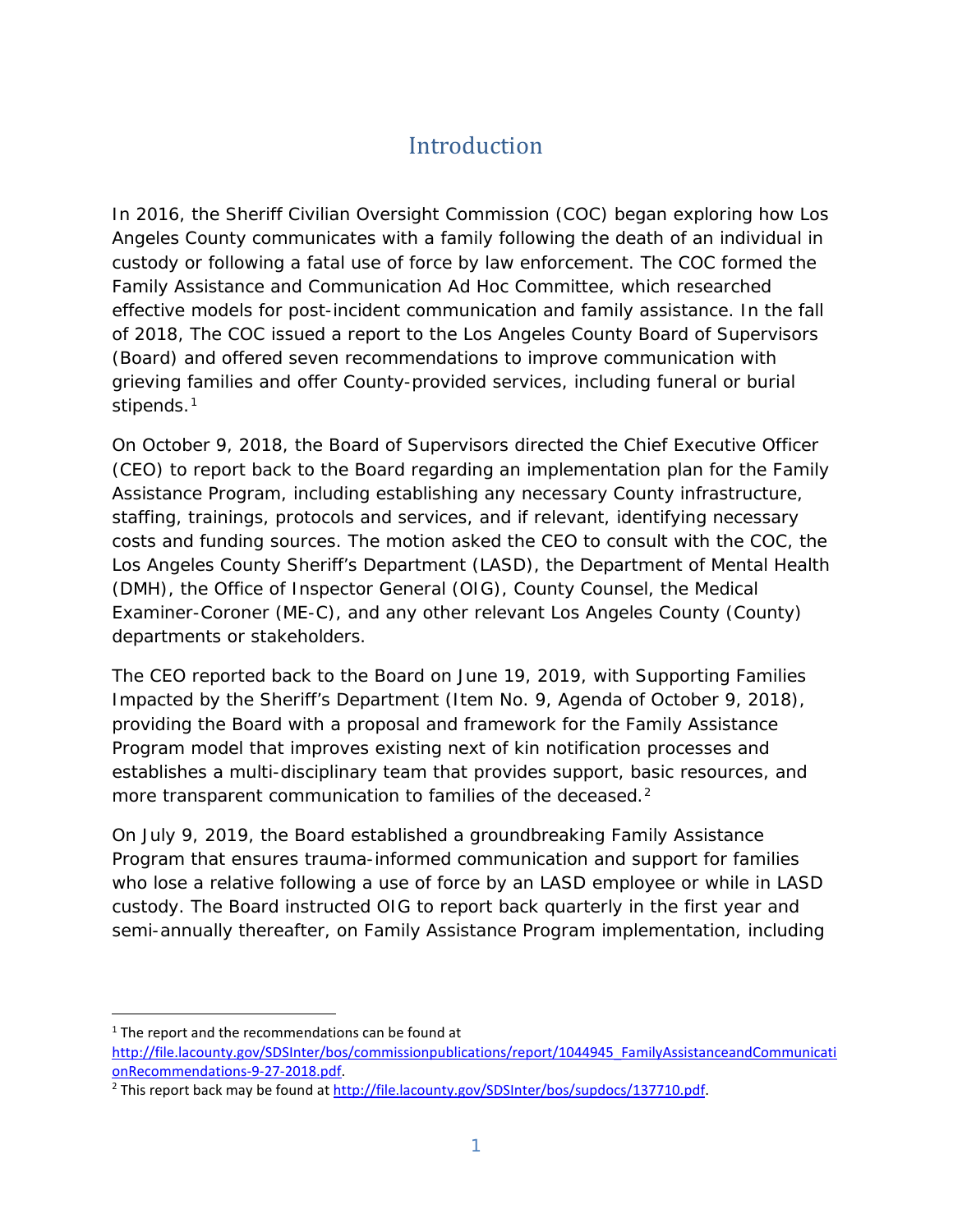operational activities, metrics, successes and areas of improvement, an assessment of the funding plan, and potential areas for program expansion, if recommended. $3$ 

## Initial Family Assistance Program Implementation

The Board directed multiple county departments to partner with LASD to create and implement the Family Assistance Program. Representatives from the COC, DMH, LASD, the Department of Public Health (DPH), CEO, ME-C, OIG, and County Counsel met and began to address program components, from job classifications and staffing plans to budget proposals and communication chains following an incustody death or fatal use of force.

The CEO has identified initial funds that will be allocated to DMH's supplemental budget to initially hire two full-time positions, pay overtime for clinicians, and fund associated services and supplies for the Family Assistance Advocates (FAAs) pending full implementation. The Board directed that these advocates must be informed by and aligned with violence prevention and trauma sensitivity and must be resources for families. FAA's will respond to fatal uses of force when family members may be present and following in-custody deaths. They will also liaise with involved departments, including ME-C and LASD, and serve as points of contact for grieving families in gathering and sharing information about a range of issues, from death investigations to accessing available County resources.

A development group of representatives from the Board and eight county departments meet regularly and have developed interim protocols for immediate program implementation. DMH personnel, acting as interim FAAs, began responding to tragedies and offering services to surviving family members in August 2019.

Seven in-custody deaths and two deputy-involved shooting deaths have occurred since the July 9, 2019 motion was adopted. Of the nine total deaths that occurred during this reporting period, two individuals died under circumstances which do not fit within the categorical definition of in-custody death used by LASD but who were under the care and custody of LASD when the condition which resulted in their deaths first became apparent.<sup>[4](#page-2-1)</sup> Three of the in-custody deaths occurred before there was a notification process in place between the LASD's Custody Division and DMH. DMH responded, however, to two in-custody deaths in this reporting period and two deputy-involved shootings.

<span id="page-2-0"></span>l <sup>3</sup> This action by the Board may be found at [http://file.lacounty.gov/SDSInter/bos/supdocs/137723.pdf.](http://file.lacounty.gov/SDSInter/bos/supdocs/137723.pdf)<br><sup>4</sup> In the future, FAAs will respond to this category of death.

<span id="page-2-1"></span>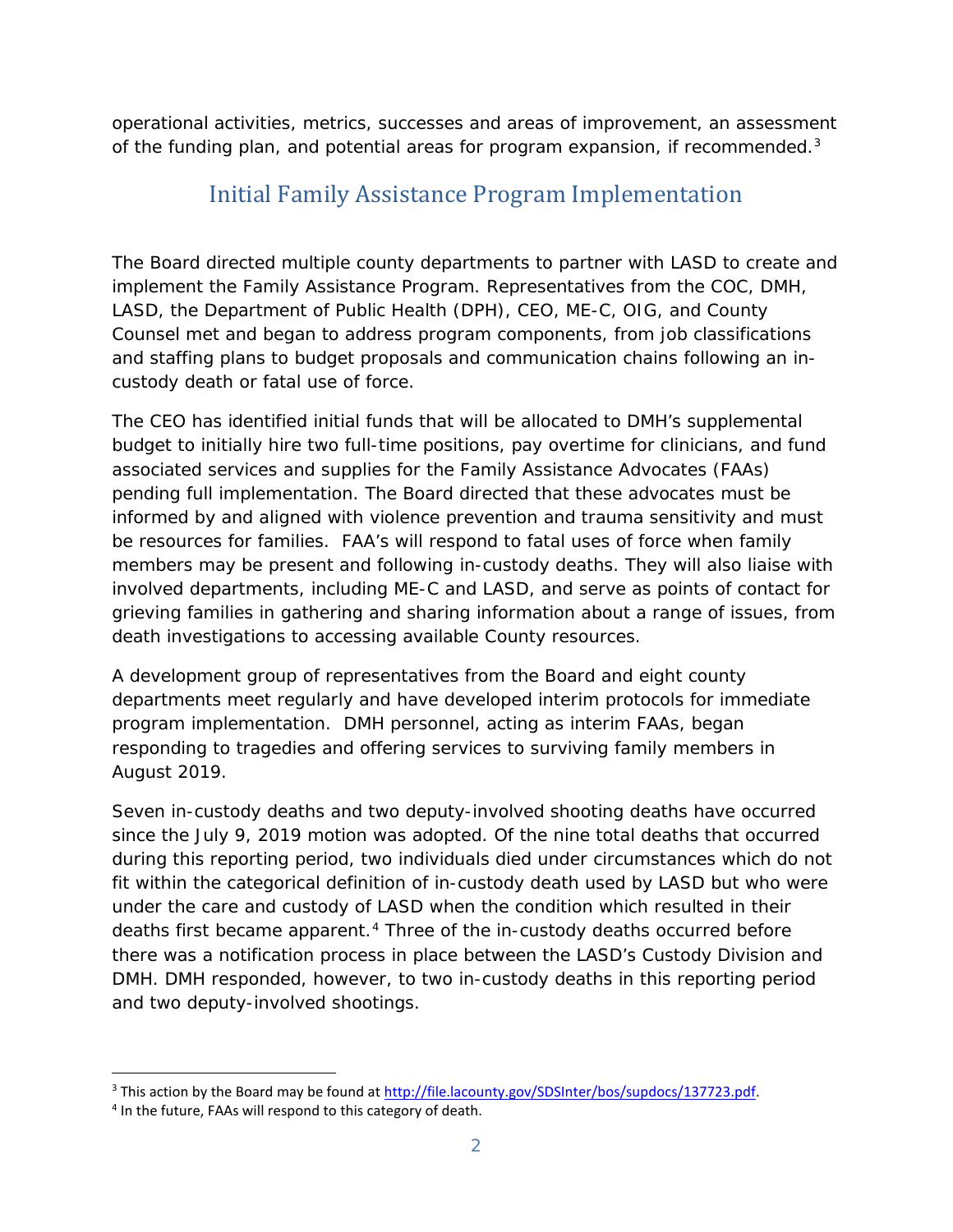## Policy Development

With each tragedy and subsequent communication with surviving family members, the multi-disciplinary team learns more about what grieving families need and how best to support them. Although involved departments maintain unique processes and protocols that serve their respective missions, each department has expressed a commitment to the common goal of addressing a family's needs, giving timely and compassionate notifications, sharing as much information as possible, and facilitating a family's access to all available services. Discussed in more detail below, the development group is currently drafting county policies for FAA response protocols, next-of-kin notifications, eligibility criteria, funds disbursement and other Family Assistance Program components. Draft policies are being shared with others in the development group to ensure inter-departmental consistency.

When Homicide responds to initiate an in-custody death investigation, Homicide personnel notify ME-C and DMH.<sup>[5](#page-3-0)</sup> Members of the multi-disciplinary team will then respond to take custody of the remains (ME-C), to make initial contact with the next-of-kin (DMH, ME-C), and to offer crisis intervention services (DMH, DPH).

Homicide takes two different approaches in the case of apparently natural incustody deaths depending on where the deaths take place. If a death in a jail setting occurs, Homicide will respond and make the notification to DMH and ME-C. If the in-custody death takes place in a hospital setting, Homicide does not respond (but will notify ME-C) and custody supervisors will notify DMH. In cases where LASD Homicide is involved, ME-C coordinates with LASD Homicide as appropriate to locate and notify the decedent's next of kin. Currently, both Homicide and ME-C personnel make next of kin notifications and immediately thereafter refer families to DMH. ME-C personnel then inform families of next steps, including release of remains and production of death certificates. Though the next of kin notification process is complex and subject to statutory limitations, OIG recommends that next of kin notifications include FAAs, who are present during each notification and immediately available to assist families, whenever possible. OIG will continue to work with involved departments to develop policy that is consistent with the Family Assistance Program goals and always involves DMH and DPH personnel in order to maximize focus on trauma-informed practices.

LASD is currently developing unit orders to ensure immediate communication with FAAs/DMH, ME-C, and other involved departments both before and after next of kin

<span id="page-3-0"></span><sup>1</sup> <sup>5</sup> Previously, LASD Homicide notified only the ME-C.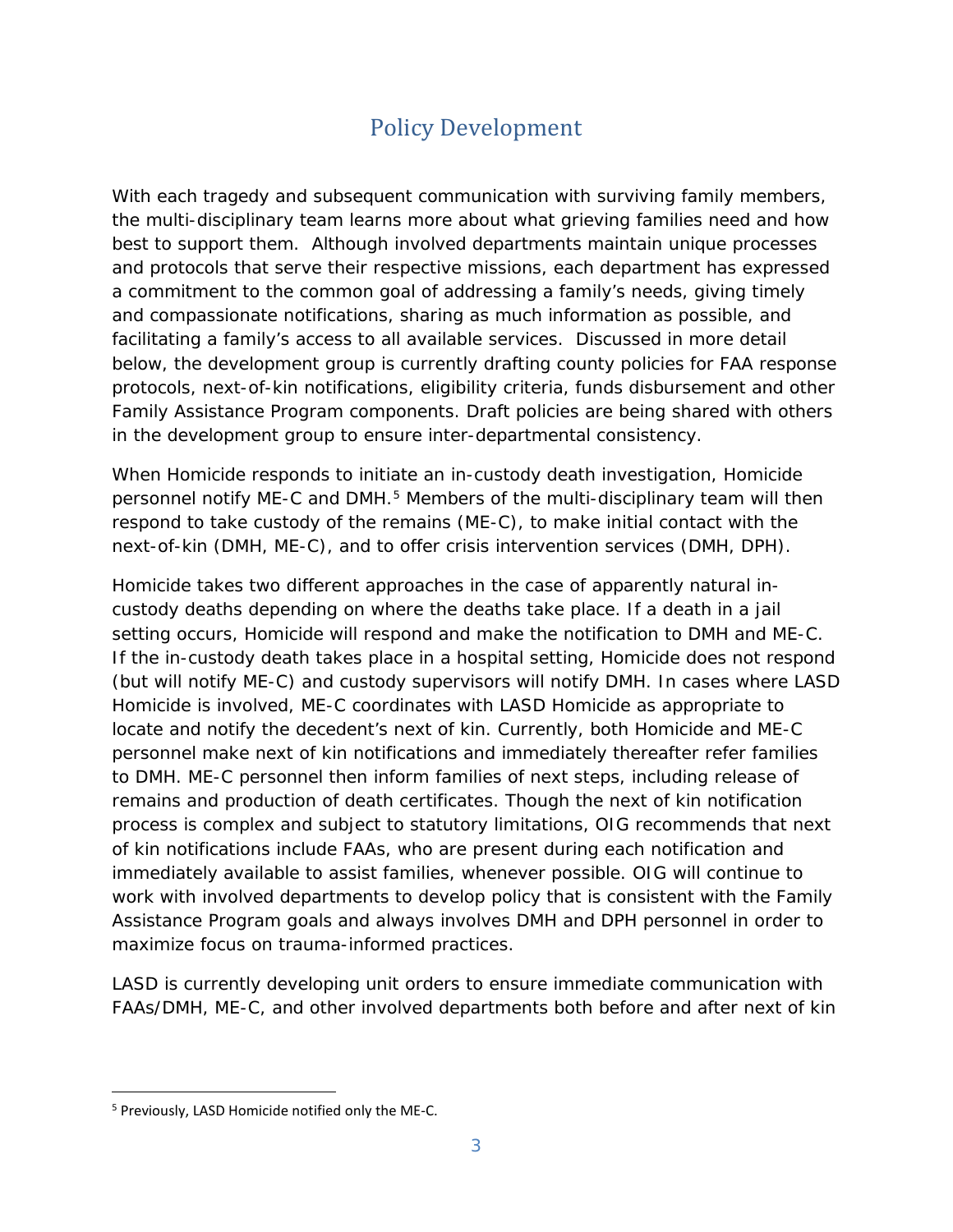notifications are made. The unit orders are being developed in consultation with ME-C, DMH, and OIG.

Burial costs have not yet been provided to any family during this reporting period. The mechanism for applying for and receiving this County benefit has not yet been settled. Various County entities have systems in place to provide individuals with stipends or reimbursements for housing, transportation and food as a result of having been, for example, a crime victim or a percipient witness whose testimony is needed in a court proceeding. DHS also has a Communication and Apology Program in place that provides funding for some families whose relatives die in county medical facilities. DMH is reviewing these systems in order to determine whether one might be replicated for this program and with the Auditor Controller determining the most appropriate County department to hold and disburse Family Assistance Program funds.

The Family Assistance Program will operate on a "no-fault" basis. A payment under this program is not an admission of liability on the part of the County and cannot be used to support liability against any party. Initial funding for burial costs provided by the County will be up to \$7,500.00 following each qualifying death. County Counsel has drafted eligibility criteria for review. DMH is drafting an application form with the goal of making disbursement as easy as possible once eligibility is verified. CEO will continue to assess the ongoing operational costs and work with involved departments to explore potential funding sources allowing for recommendations to be made within the context of the overall budget. All parties agree that refinement to the processes of this program will be continuous and ongoing.

Leadership from DPH's Office of Violence Prevention will meet with LASD's Homicide Bureau to educate personnel about the array of resources available to County residents who suffer traumatic events. Following one of the deaths in this reporting period, DPH made crisis response and intervention workers available through its Community Healing and Trauma Prevention Center. DPH is still developing its plans to provide trauma-informed responses and services to the larger community following a death, including support and counseling for any witnesses to the incident.

DMH and DPH are working with ME-C to develop and implement a curriculum that will provide traumatic grief-informed service training for any LASD and ME-C personnel who may need to interact with grieving families. ME-C already provides a one-year training program to its employees that involves shadowing more experienced employees, observing and then performing in-person and telephonic